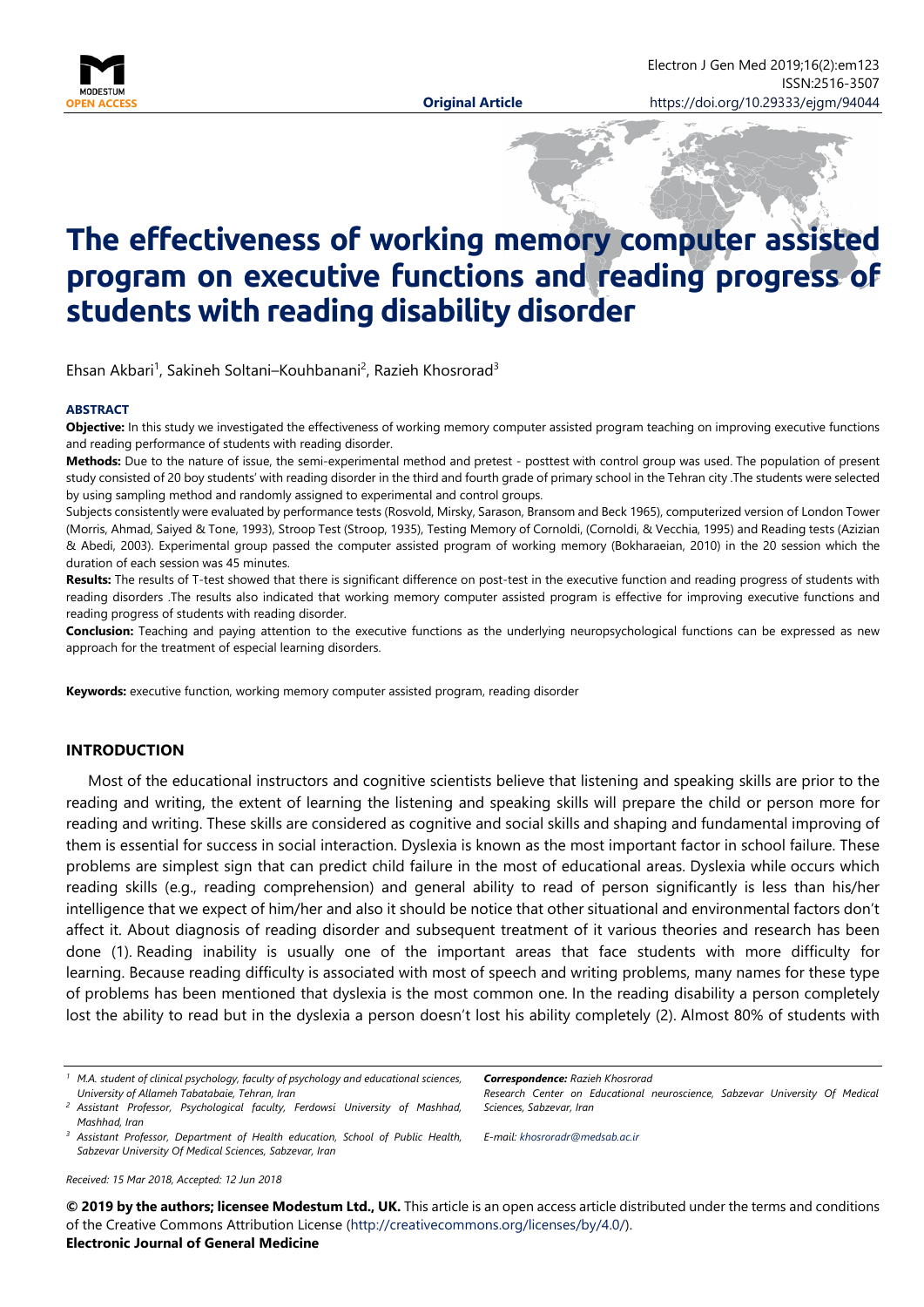learning disabilities have difficulty to read (3). They have difficulty in learning to decode words and reading comprehension (4).

During the last decade the area of executive function attracts increasing attention to itself. From a neurological point of view, the term is associated with a wide network of prefrontal cortex function and includes a number of cognitive processes such as self-regulation of behavior and improving cognitive and social skills which formed during the period childhood development (5). In a study that conducted by (6) on 21 children age 8 to 11 years old, results showed that students with reading disabilities have more difficulty in executive functions. (7) in their research paid attention to the comparison of the response inhibition of executive function and target tracking of three groups of students with dyslexia and math disorder and normal ones. The results showed that students with math disorder have the greatest weakness in the field of executive functions compare with normal and dyslexia students and also students with reading disorder have lower score in the mentioned function compare with normal students.

Reading disorder is the confusion for identifying similar words, guessing words considering the first and last letters of them, the mirror-reading or inverted words reading, severe problems for spelling words, reluctances for learning to read and difficulty for diagnosing of compound and separated words (8). It is thought that children with learning disorders permanently in one or more of the basic psychological processes have problem (9) which is seen as carelessness, inattention, impaired comprehension, impaired thinking, speaking, reading, writing, spelling and arithmetic (2) and mentioned symptoms happen because of executive function deficit.

## **MATERIALS AND METHODS**

The numbers of 30 students 9 to 11 year old with reading disorder were selected by sampling method from Tehran learning disorder centers in the 2015-2016 school year. Participants were evaluated by reading tests (10) and executive functions of Stroop test (11) continues performance test (12); London Tower (13) and working memory test (14), and then they were taught to families because teaching to the family is important for their cooperation (15). In the present study dependent variable are reading performance and executive functions. According to the research tools, the level of measuring variables are in the interval scale. At present research independent variable is working memory computer assisted teaching program. The research design is semi-experimental because there wasn't possibility for random sampling, so available sampling method was used and both experimental and control group were selected randomly and independent variable is also in the interval scale. In this research statistically for assessing the significances of variables differences in the both experimental and control group, after implementing of teaching program one way Ttest variance analyzing was used (16).

After identifying and elimination of students who have more than one disorder because of necessity, cognitive science institute work with us as executor of research for implementing the executive function test and the performance reading test for students with reading disorder and normal students also were evaluated for executive functions. Then group with reading disorder randomly divided into two groups, one group received working memory computer assisted teaching program and the other didn't receive it, in the post test both group were again evaluated for executive functions and reading progress.

After implementing pretest, teaching stage and manipulating independent variables was started individually. For teaching working memory computer assisted program each student for 7 weeks received 20 sessions teaching which the duration of sessions were 30 minutes. After finishing the task reading and executive functions post-test were implemented for each student and the results were ready for analyzing. A month later follow-up test for both group were done. In this research following test were used.

## **The Test of Identifying Reading Level**

This test is designed to assess the ability to read and detect basic early problems. This test consists of a series of subtests in three areas of reading, reading accuracy, comprehension and understanding of phonological knowledge and assesses the abilities of subjects. Coefficient reliability of test by using 1780204 Cronbach's alpha for reading accuracy was 94%, reading comprehension was 51% and for understanding of phonological knowledge was 84% (10). Grading the test for all subtests will do according to the error scores. The test scores have mean of 100 and standard deviation of 15.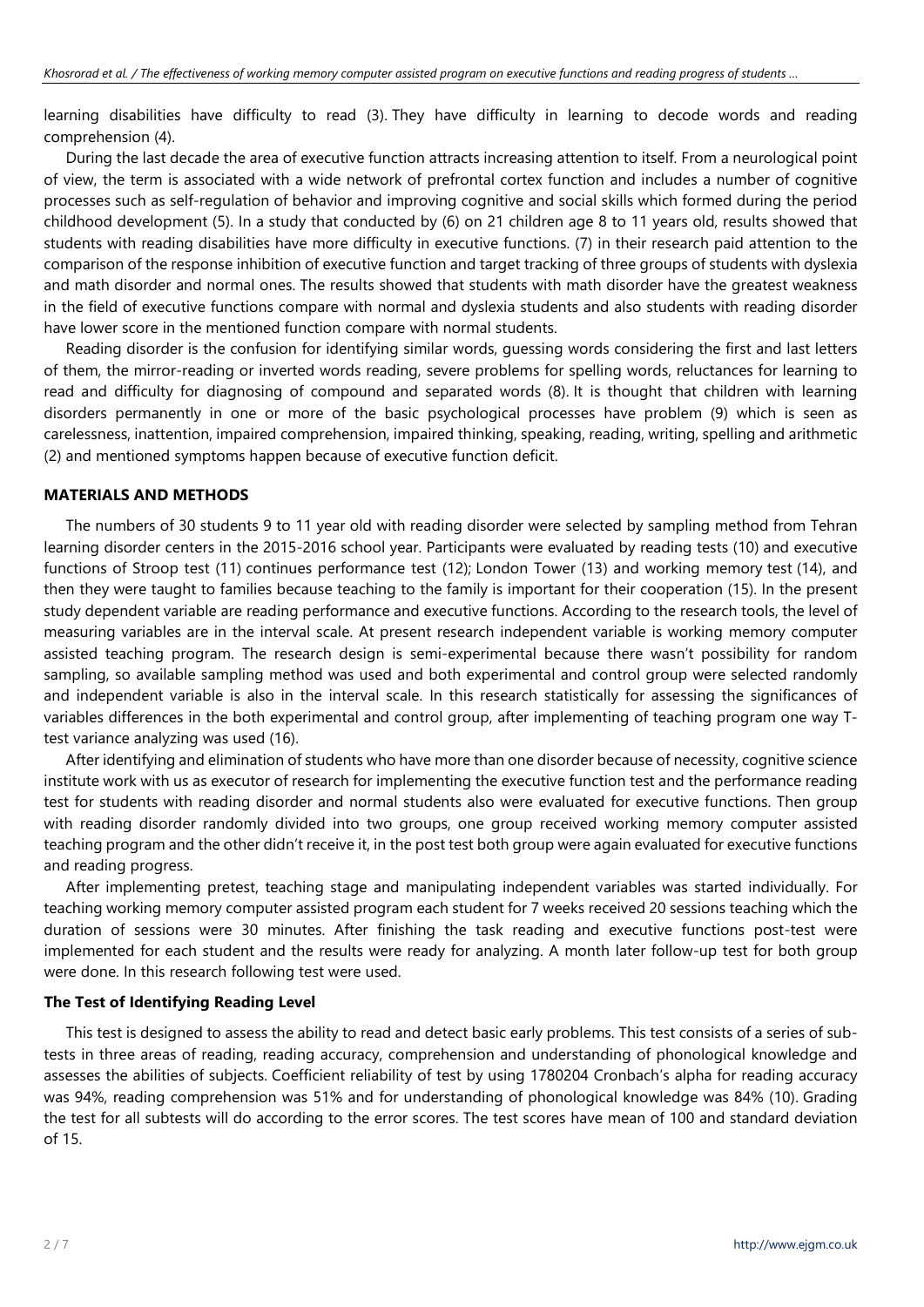## **Working memory test of Cornoldi (1995)**

Working memory is measured by the test which has been designed by Cornoldi and Vecchia. The reliability of the test base on the Cronbach's alpha coefficient has been reported 0.6 (17). In revalidating of test for present research, the coefficient of Cronbach's alpha was 0.78. This test is known as working memory matrix. In this task we used 3\*3 matrixes which only the left part of its square (lower part) has red color. The red square is considered as start point. The subjects are asked to watch at matrix carefully then keep its shape in their mind then they are asked to listen examiner command "right, left, up, down" and according to the orders of examiner move the red square in the matrix , at the end the subjects showed the location which red square has been place on it hand after making mind imagination they should be able to point out the location which matrix has been stopped, it be must notice that the path moving of red square as start point happed completely subjectively.

The score of each subjects will calculated according to their success in the each stage. We will consider one score for each success in the stages and they will receive zero if they fail to complete the task and totally examinees will receive 0 to 3 score.

## **The Computerize London Tower Test**

The London Tower test first had been designed by Shallice (1982) in order for assessing planning abilities of patients with frontal lobe injuries. In this test examinees are asked to displace a set of color nuts on the three vertical bars for matching with specific purpose. Morris designed computer software for this test which its nuts are three dimensions (18). The arrangement orders of nuts were shown to examinees in a touchable screen. At any stage of test the arrangement order of upper row was fixed and downer row consisted of nuts that examinees should match according to the upper row. Examinee can displace the nuts by touching screen; at the end the target touching will be feasible. The target situation is variable for nuts but the starting point is fixed. The numbers of test tasks are minimum movement which examinees do for solving the problems (19). Variables are presented following: A) The numbers of movement which is consider as performance standard, the numbers of movement which examinees do for solving problems B) time scheduling, the duration of time for touching the first nut C) the next thinking time, is time interval for selecting the first nut and problem completion which also is used as performance standard (18). The London Tower Test is used for evaluation planning ability and organizing which are sensitive to formal lobe performance (20,21)

## **Continuous Performance Test**

Continuous Performance Test is used for measuring inhibition and attention. This test (12) is existed in different forms. In this test target stimuli is presented on the screen randomly between different stimulus and examinee is asked to push button when the target stimuli appeared. Variable are A) the numbers of commission errors which is index for impulsivity (examinees responses to none target stimulus is considered as error). B) The number of omission which is index for attention (while examinees lost the target, omission target will occurred) C) Reaction time: Is interval time while target is presented and examinee wants to response.

## **Stroop's Test**

The Stroop's Test (1935) is used for measuring attention, displacement ability and inhabitation. Examinees are given three cards; the first one is dot card which is consisted of different dots with green, red, blue, yellow color and examinees are asked to name the colored dots. The second one is word card which is consisted of different words with green, red, blue, yellow color and examinees are asked to name word without considering their colors. The third one is color card which the vocabularies of "green, red, blue and yellow" are printed in different color apart from their names and examinees are asked to name the colors without considering the notions of the words. The errors and the time of answering will be recorded. The time differences which was spent for dot card and colored card is used as difference index. All of these tests have been standardized in the cognitive science institute (22).

## **Working Memory Computer Assisted Teaching Program**

This program has been created in the Aminr kabir University (23) and had been registered in August 2010 with recorded number of 203922. This program is consisted of 20 teaching sessions in the 30 minutes which include visual and audible practices. This program have four teaching tasks (square Four \* Four, Fixed and Rotate able, the table of audible numbers, the table of meaningless letters and task of assimilating the syllables). In each part of this teaching program some reinforcements have been considered for students.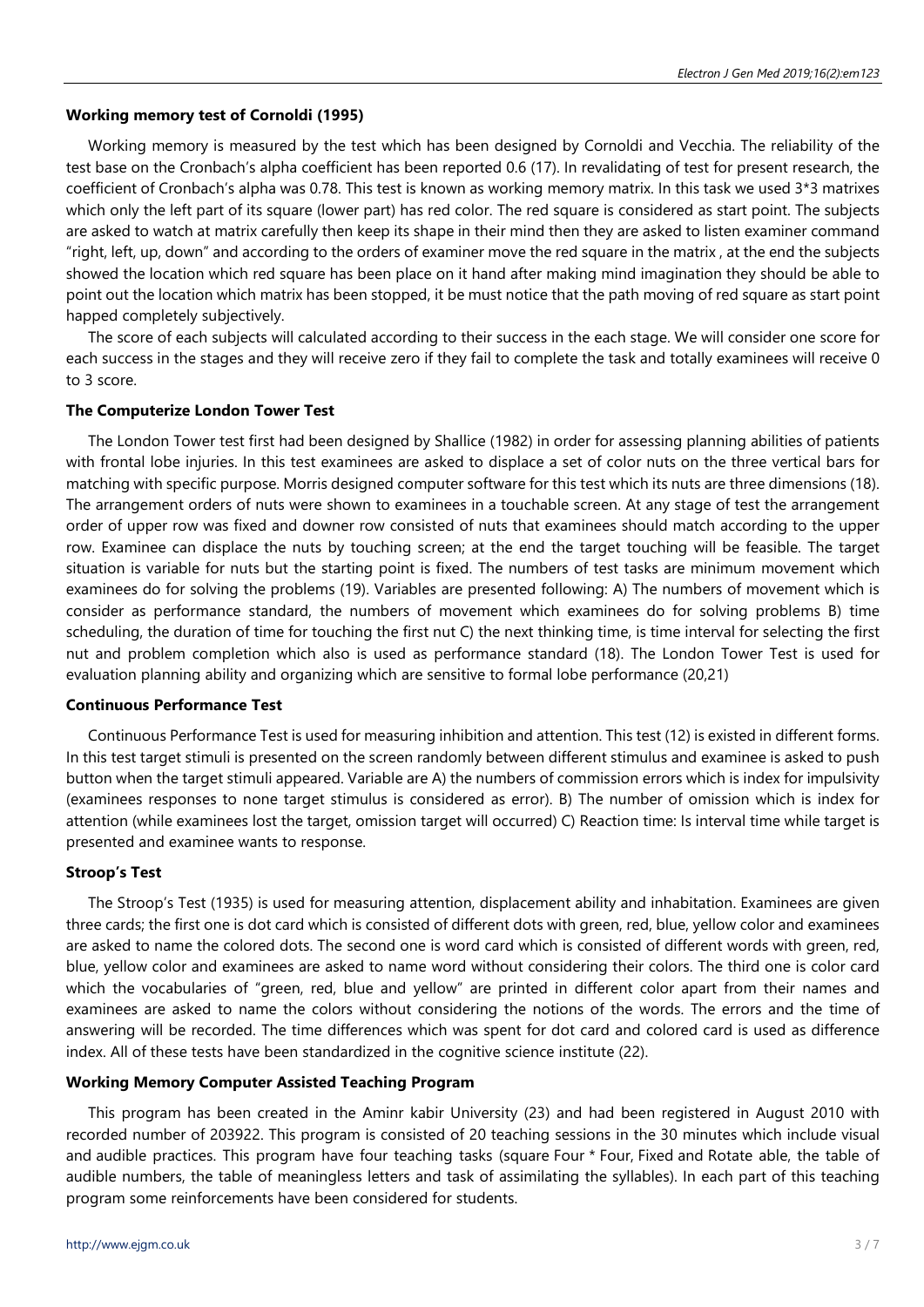|                            |       |       | The experimental group ( $n = 10$ ) |      |       | A control group ( $n = 10$ ) |          |      |  |  |
|----------------------------|-------|-------|-------------------------------------|------|-------|------------------------------|----------|------|--|--|
|                            |       | М     |                                     |      |       |                              | М        |      |  |  |
| variable                   | pre   | post  | SD                                  | Pre  | post  | <b>Follow</b>                | SD       |      |  |  |
| <b>Number of movements</b> |       |       |                                     |      |       |                              |          |      |  |  |
| Level 3                    | 4/82  | 3/39  | 3/11                                | 1/43 | 4/24  | 4/19                         | 0/78     | 1/90 |  |  |
| Level 4                    | 10/53 | 09/8  | 0/92                                | 1/33 | 9/65  | 9/58                         | $0/03$ * | 1/93 |  |  |
| Level 5                    | 34/12 | 37/6  | 1/35                                | 1/19 | 11/51 | 10/02                        | 0/17     | 2/65 |  |  |
| <b>Thinking time</b>       |       |       |                                     |      |       |                              |          |      |  |  |
| Level 3                    | 18/91 | 52/19 | 0/45                                | 0/56 | 28/11 | 29/80                        | 0/71     | 1/97 |  |  |
| Level 4                    | 31/62 | 45/31 | 1/27                                | 1/44 | 41/27 | 43/56                        | $0/01$ * | 2/78 |  |  |
| Level 5                    | 41/17 | 61/42 | 2/32                                | 2/92 | 50/14 | 42/50                        | 0/59     | 2/54 |  |  |
| <b>Planning time</b>       |       |       |                                     |      |       |                              |          |      |  |  |
| Level 3                    | 6/39  | 20/0  | 4/42                                | 23/5 | 7/09  | 2/13                         | $0/02$ * | 3/01 |  |  |
| Level 4                    | 5/61  | 81/1  | 3/78                                | 73/3 | 5/75  | 1/67                         | $0/03$ * | 2/61 |  |  |
| Level 5                    | 7/47  | 91/1  | 4/15                                | 13/4 | 7/61  | 36/0                         | 0/52     | 3/18 |  |  |

**Table 1:** *The results of dependence T-test between the score means of pre-test and post-test score of research variables of London Tower test*

**Table 2:** *Characteristics of the two groups on the Stroop's test*

|        |       |                           |                       | The experimental group $(n = 10)$     | The control group ( $n = 10$ ) |                    |           |                       |                                        |              |
|--------|-------|---------------------------|-----------------------|---------------------------------------|--------------------------------|--------------------|-----------|-----------------------|----------------------------------------|--------------|
| Mean   |       | <b>Standard deviation</b> | Mean                  |                                       |                                | standard deviation |           |                       |                                        |              |
| Pre    | Post  | <b>Follow up</b>          | standard<br>deviation | <b>Error of standard</b><br>deviation | Pre                            | Post               | Follow up | standard<br>deviation | <b>Errors of standard</b><br>deviation |              |
| Time   | 21/43 | 16/03                     | 17/87                 | 3/65                                  | 2/43                           | 19/81              | 19/78     | 19/92                 | 4/32                                   | 3/92<br>0/01 |
| errors | 1/23  | 0/14                      | 0/87                  | 0/64                                  | 0/50                           | 1/43               | 1/39      | 1/32                  | 0/41                                   | 0/39<br>0/01 |
| Time   | 43/45 | 23/46                     | 24/91                 | 2/56                                  | 1/79                           | 46/28              | 43/12     | 42/52                 | 8/29                                   | 2/38<br>0/01 |
| errors | 2/32  | 1/12                      | 1/54                  | 0/67                                  | 0/39                           | 2/54               | 2/19      | 2/01                  | 0/29                                   | 0/17<br>0/01 |
| Time   | 51/76 | 34/45                     | 35/82                 | 3/65                                  | 1/91                           | 49/90              | 46/13     | 45/57                 | 8/72                                   | 1/01         |
| errors | 3/53  | 1/63                      | 1/48                  | 1/23                                  | 2/61                           | 3/64               | 3/51      | 3/48                  | 0/37                                   | 0/49<br>0/01 |

This teaching program has been created for school age students from 8 to 14 years old and its validity has been approved with university professors and its reliability was evaluated by Cronbach's alpha which the results showed that its reliability for visual part was 0.78 for audible part was 0.69. This program also has working memory computerized pre-test and post-test which used for identifying the working capacity for examiner.

In the number of movement part at 3 and 5 level of, because the aim of teaching program is to reduce the extra movement so this reduction is natural because the students achieved skills. In the 5 level at the thinking time part the purpose of implementing of program is decreasing the time so this reduction is natural .The number errors commitment in the pre-test and post-test have significant difference. In the London Tower test there are significant differences between two groups for the numbers omission errors. The results on the pre-test and post-test in the two groups show the efficacy of teaching program.

According to **Table 2**, the time used to name the colors of the dot cards compare with word cards and color cards in the students with reading disability significantly is more than control group.  $t = 2/23$ , P <0/05. The time of dot cards and color cards in the students with reading disability after practicing with working memory computer assisted were improved, so this difference is statistically significant. The score mean of post-test and follow up have no significant difference so the created changes on post-test stage remained fixed in the follow up stage.

The **Table 2** results showed that this test is used for evaluation of attention ability, inhabitation and flexibility which spent time for naming the color of dot cards compare with word cards and colored cards in students with reading disability significantly is more than control group. The time of dot cards and colored cards in experimental group after practicing with working memory computer assisted program were improved. The score mean of post-test and follow up have no significant difference which it means that created changes on post-test stage remained fixed on the follow up stage.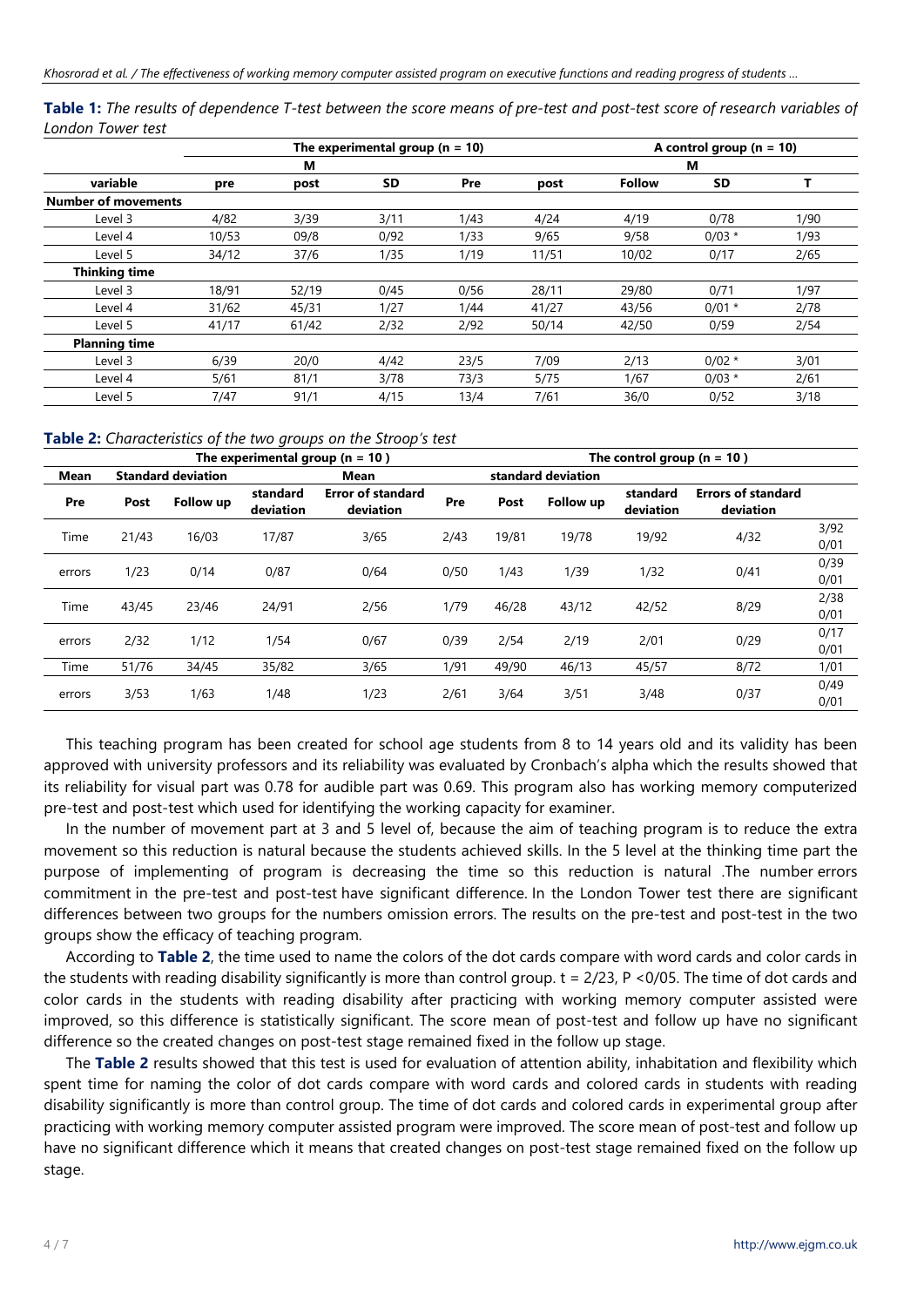**Table 3:** *The results of dependence T-test between the score means of follow up and post-test of research variables on continues performance test*

|                       |                 | The experimental group $(n = 10)$ |           |           | The control group ( $n = 10$ ) |            |           |      |            |  |
|-----------------------|-----------------|-----------------------------------|-----------|-----------|--------------------------------|------------|-----------|------|------------|--|
|                       |                 |                                   | М         |           |                                |            |           |      |            |  |
| Variable              | <b>Pre-test</b> | Post-test                         | Follow up | <b>SD</b> | <b>Pre-test</b>                | Post -test | Follow up | SD   |            |  |
| number of errors      | 2/69            | 1/76                              | 1/91      | 0/54      | 2/81                           | 2/62       | 2/58      | 0/63 | 0/56 1/32  |  |
| Number of<br>omission | 1/23            | 0/29                              | 0/43      | 0/73      | 1/43                           | 1/26       | 1/25      | 0/50 | *0/01 1/41 |  |
| Time                  | 11/45           | 8/65                              | 9/02      | 0/32      | 10/28                          | 10/91      | 9/61      | 0/79 | *0/04 2/29 |  |

 $05/0 > P^*$ 

**Table 4:** *The mean and standard deviation of pre-test, post-test score and following research variables in the working memory test*

|                | The experimental group $(n = 10)$ |           |                  | The control group ( $n = 10$ ) |                 |            |                  |      |             |
|----------------|-----------------------------------|-----------|------------------|--------------------------------|-----------------|------------|------------------|------|-------------|
|                |                                   |           | М                |                                |                 |            |                  | M    |             |
| Variable       | <b>Pre-test</b>                   | Post-test | <b>Follow up</b> | SD                             | <b>Pre-test</b> | Post -test | <b>Follow up</b> | SD   |             |
| First command  | 0/59                              | 0/85      | 0/81             | 0/44                           | 0/53            | 0/71       | 0/81             | 0/88 | 0/56 2/32   |
| Second command | 0/233                             | 0/79      | 0/53             | 0/63                           | 0/40            | 0/34       | 0/21             | 0/16 | $*0/011/41$ |
| Third command  | 0/55                              | 0/67      | 0/62             | 0/42                           | 0/59            | 0/49       | 0/32             | 0/29 | *0/03 2/29  |
| 05/0 > P       |                                   |           |                  |                                |                 |            |                  |      |             |

**Table 5:** *The results of dependence T-test between the score means of follow up and post-test of research variables on reading test*

| The experimental group ( $n = 10$ ) |                 |           |           |           |      | The control group ( $n = 10$ ) |                  |      |            |  |  |
|-------------------------------------|-----------------|-----------|-----------|-----------|------|--------------------------------|------------------|------|------------|--|--|
| м                                   |                 |           |           |           |      |                                |                  |      |            |  |  |
| Variable                            | <b>Pre-test</b> | Post-test | Follow up | <b>SD</b> |      | Pre-test Post-test             | <b>Follow up</b> | SD   |            |  |  |
|                                     |                 |           |           |           |      |                                |                  |      |            |  |  |
| reading                             | 9/5             | 11/06     | 10/01     | 0/14      | 8/81 | 8/62                           | 2/58             | 0/63 | *0/06 1/32 |  |  |
| comprehension                       | 6/13            | 8/19      | 7/43      | 0/53      | 6/43 | 6/26                           | 1/25             | 0/50 | *0/01 1/41 |  |  |
| Phonological knowledge              | 3/45            | 5/81      | 5/02      | 0/82      | 3/28 | 3/91                           | 9/61             | 0/79 | *0/04 2/29 |  |  |

According to **Table 3**, in the continuous performance test, the number of errors commitment in the experimental group is less than the control group so observed difference is not significant but for the number of omission and the time of performance there was significant difference. So working memory teaching program improved inhabitation and attention in the students with reading disability. So the results showed that the score mean of post-test and pre-test have no significant difference.

**Table 4** is the comparison of score means of working memory in students with reading disorder before and after the teaching intervention. Working memory teaching program increased working memory of students with reading disability. The comparison of post-test and follow up showed no significant difference so the created changes on posttest remain fixed in the follow up stage.

According to the results reported in **Table 5**. The working memory computer assisted program increase students' ability in the experimental group. Reading, comprehension and phonological knowledge in the students on post-test compare with pre-test significantly is different. The comparison of the mean on the post-test and follow up showed no significant difference which it means that created changes on the post-test remain fixed on follow up stage.

## **CONCLUSION**

In the present study the impact of working memory computer assisted teaching program was investigated on improvement the students reading disability. The results showed that students with reading disability have better performance in organizing, planning, attention and response inhabitation after practicing working memory computer assisted program. Also reading progress of students who practice the program considerably changed compare to those who didn't received the program teaching. The results of this research is in the same path with other researches, in this research 86 participants were evaluated by executive function tests (working memory, planning, inhabitation and organizing) and the results showed that students who have problem on reading disability after receiving this program teaching have better ability for reading. The differences of executive function in students with reading disability and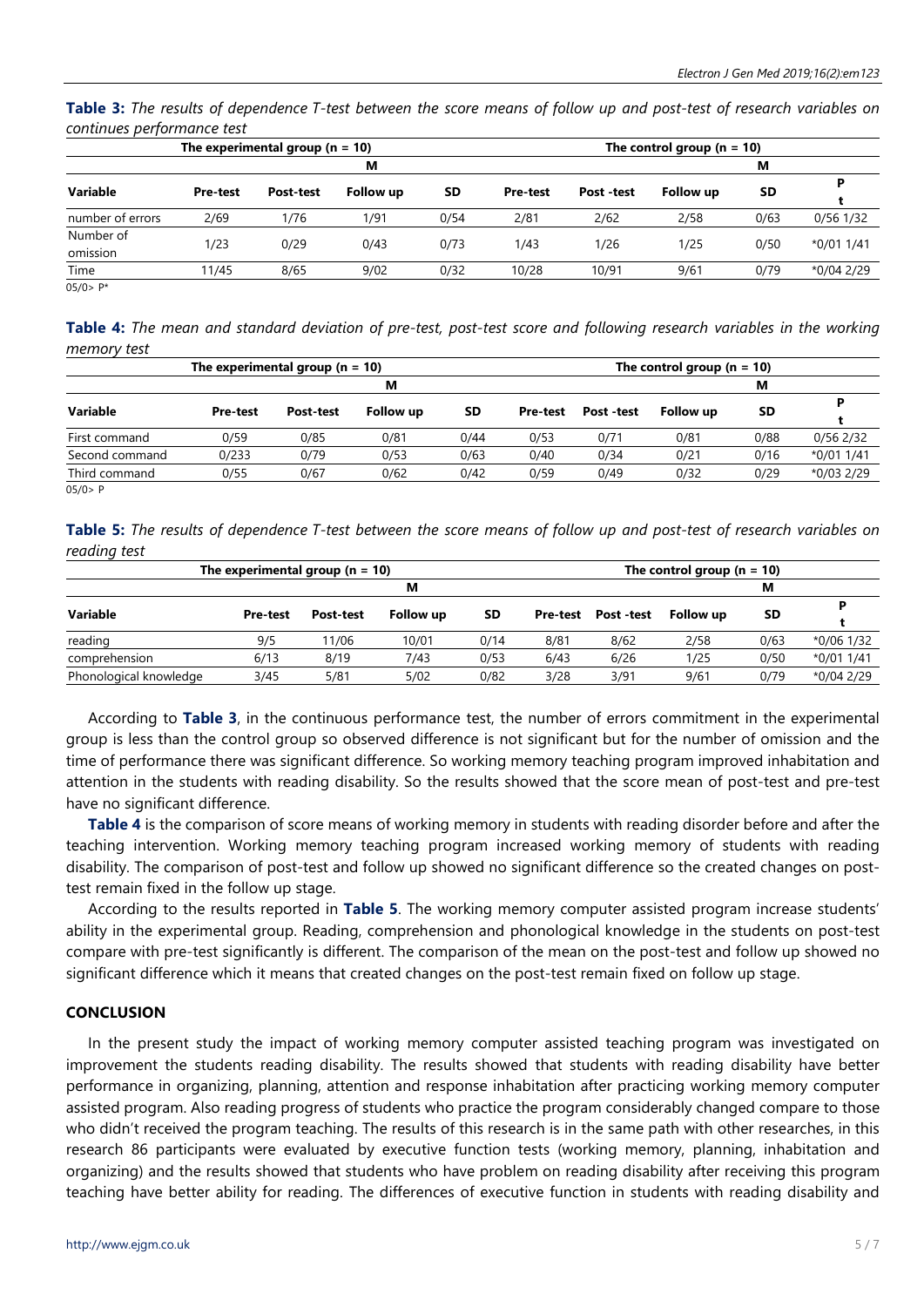normal students and efficacy of the program have been approved by a research (24). Reading is defined as extracting the meaning from text. Reading skill is process of understanding the text continually. This process is complicated and depends on the development of two process of recognizing the words and comprehension. Written words are manifesting of speeches and speeches is manifesting of the names and environmental experiences. So the learning of reading ability needs to different knowledge and skills which are related to the lingual and non-lingual cognitive ability (25). These cognitive abilities are those executive functions. The efficacy of working memory for improvement the students' learning disability performance referred to the findings for example For example, the research mentioned (26,27,28). The reading speed of students with reading disability is less than normal students, processing speed is one components of executive functions (29,30). But in the one research different results were acquired in this research students have some deficit on syntax fluency, processing of phonological skill and speed naming but there wasn't significant difference between students with learning disability and normal ones in the syntax fluency (31).

Students with learning disability disorder because of consequent and circular failure in the school have emotional maladaptive behavior. For inverting this circular failure we should reinforce their self-confidence and created for them successful experiences. So we suggested that educational workshop to be held for teachers and experts of learning disorder centers in order they freely discussed about the utility of working memory computer assisted program on improvement reading disorder and the impact of using this tools on reading subjective processes such as executive functions.

# **REFERENCES**

- 1. Mirmehdi S, Seyfenaraghi M. Comparison of Anchoring Patterns in Dyslexic and Dysgraphic Male Students of Fourth and Fifth Elementary Schools with Normal Students in Tehran City during the 2005-2007 academic year. Quarterly journal of research in the field of exceptional children. 2003;3(1):75-92.
- 2. Berninger VW, Niielsen KH, Abbott RD, et al. Writing problems in developmental dyslexia: under-treated. Journal of school psychology. 2008;46(1):1-21. <https://doi.org/10.1016/j.jsp.2006.11.008> PMid:18438452 PMCid:PMC2344144
- 3. Mayes SD, Calhoun SL. Frequency of reading, Math and writing disability in children with clinical disorders. Learning and individual Differences. 2006;16(2):145-57. <https://doi.org/10.1016/j.lindif.2005.07.004>
- 4. Wallace AJ. Math learning Disorder. Retrieved from health and medical complete database. Dyslexia and secondary prevention. 2005.
- 5. Zelazo PD, Muller U, Marcovitch S, Argitis GR, Sultherland A. the development of Executive Functions in early childhood of Learning Disabilities. 2002;36(3):230-46.
- 6. Adams JW, Snowling MJ. Executive function and reading impairments in children reported by their teachers as 'hyperactive'. British Journal of Developmental Psychology. 2001;19(2):293–306. <https://doi.org/10.1348/026151001166083>
- 7. Van der sluis S, Dejenge PF, Van der leij A. Inhibition and shifting in children with learning deficits in arithmetic reading of Experimental Child Psycholgy. 2004;87:239-66.
- 8. Kelly PD. This Issue. Learning disorders. Pediatric Annals. 2005;34(4):259-62. [https://doi.org/10.3928/0090-4481-](https://doi.org/10.3928/0090-4481-20050401-04) [20050401-04](https://doi.org/10.3928/0090-4481-20050401-04)
- 9. Stoet G, Markey, Handlopez B. developmental medicine and child neurology: How soon will we prevent neurdisability in childhood? From health and medical complete database. 2007;14:45-64.
- 10. Azizian F, Abedi M. Build and standardize the Reading Level Detection Test. ISFAHAN Education Organization Research Index. 2004;5:50-4.
- 11. Stroop JR. Studies of interference is serial verbal reaction. Journal of Experimental psychology. 1935;18:643-662. <https://doi.org/10.1037/h0054651>
- 12. Rosvold H, Mirsky A, Sarason I, Bransom E, Beck LH. A continues Performance test of Brain damage. Journal of consulting Psychology. 1965;20:343-5. <https://doi.org/10.1037/h0043220>
- 13. Shallice T. Specific Impairments of Planning. Philosophical transaction of Royal Society of London. 1982;298:199- 209. <https://doi.org/10.1098/rstb.1982.0082>
- 14. Cornoldi C, Vecchia D. Visuo-Spatial Working Memory Limitations in Low Visuo-Spatial High Verbal Intelligence Children. Journal of Experimental Child psychology. 1995;80(1):44-57. [https://doi.org/10.1111/j.1469-](https://doi.org/10.1111/j.1469-7610.1995.tb01350.x) [7610.1995.tb01350.x](https://doi.org/10.1111/j.1469-7610.1995.tb01350.x)